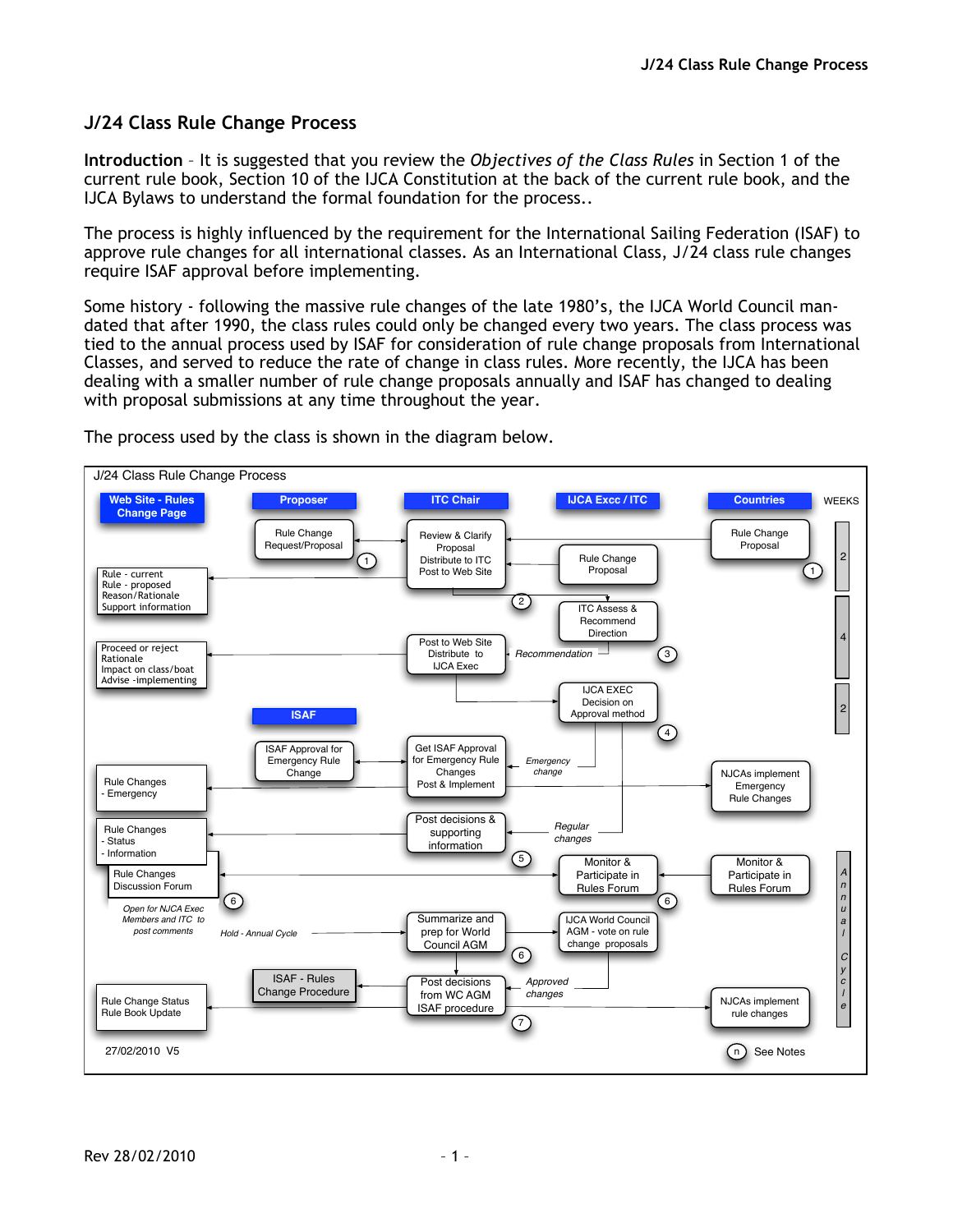The rule change process is intended to be open and visible to all class members. This includes:

- the process itself
- time frames for the various steps in processing rule change proposals
- the actual rule change proposals
- their status and disposition

This will be accomplished through the use of the IJCA web site and a forum capability that will allow members to both comment and follow the comments of others. This is intended to provide an avenue for active participation by class members and open communication with the ITC throughout considering a proposed rule change. The Technical committee in the end is responsible for making recommendations to the IJCA Executive Committee and World Council regarding Class Rules, Building Specifications and Measurements.

The intention of class rule changes is to

- 1. Strengthen and preserve the one design nature of the class
- 2. Introduce new technologies where there is a demonstrable benefit to the class
- 3. Close gaps in the class rules and/or measurement process to eliminate deviations from the design intent of the boat
- 4. Adapt the boat to reflect evolving usage patterns and practices

Proposals that reflect these intentions typically receive broader support both by the ITC and within the general membership. An important factor in considering any change is an assessment the impact the proposed change would have on the class. For example, a change that would require all boats to be remeasured would have to have overwhelming benefits to receive much support. Similarly, changes requiring large expenditures for members to remain competitive would meet the same test. The ITC considers these factors when initially considering a change proposal and the amount and nature of investigation to undertake in evaluating a proposal.

## **Notes on Diagram**

- 1. The Proposer can be any class member or a builder. The rule change request/proposal shall be submitted to the ITC Chair via e-mail (lornec@me.com) in the following format:
	- Description of the proposed change
	- Reason/rationale for the change
	- Supporting information and analysis
	- The current class rule number and text of the rule to be changed
	- Proposed new or altered text
- 2. The ITC Chair will acknowledge receipt of the proposal, and clarify if necessary. The proposal will then be distributed to the Technical Committee, and posted on the IJCA Web site Rules Change status page. (The distribution and web site posting should take no longer than two weeks elapsed time.)
- 3. The ITC will discuss and assess the rule change proposal. When the ITC reaches consensus, the following will be posted on the IJCA Web site:
	- Recommendation to proceed or reject the rule change proposal
	- Provide rationale for the recommendation
	- Describe the impact on the class and boat of the rule proposal
	- Advice concerning implementation
- 4. If the ITC recommends to proceed with the proposed rule change, the IJCA Executive Committee must also approve the proposal before it is put to the general membership for vote. Any change to the Class Rules requires a simple majority of the voting members present at the next IJCA World Council AGM.